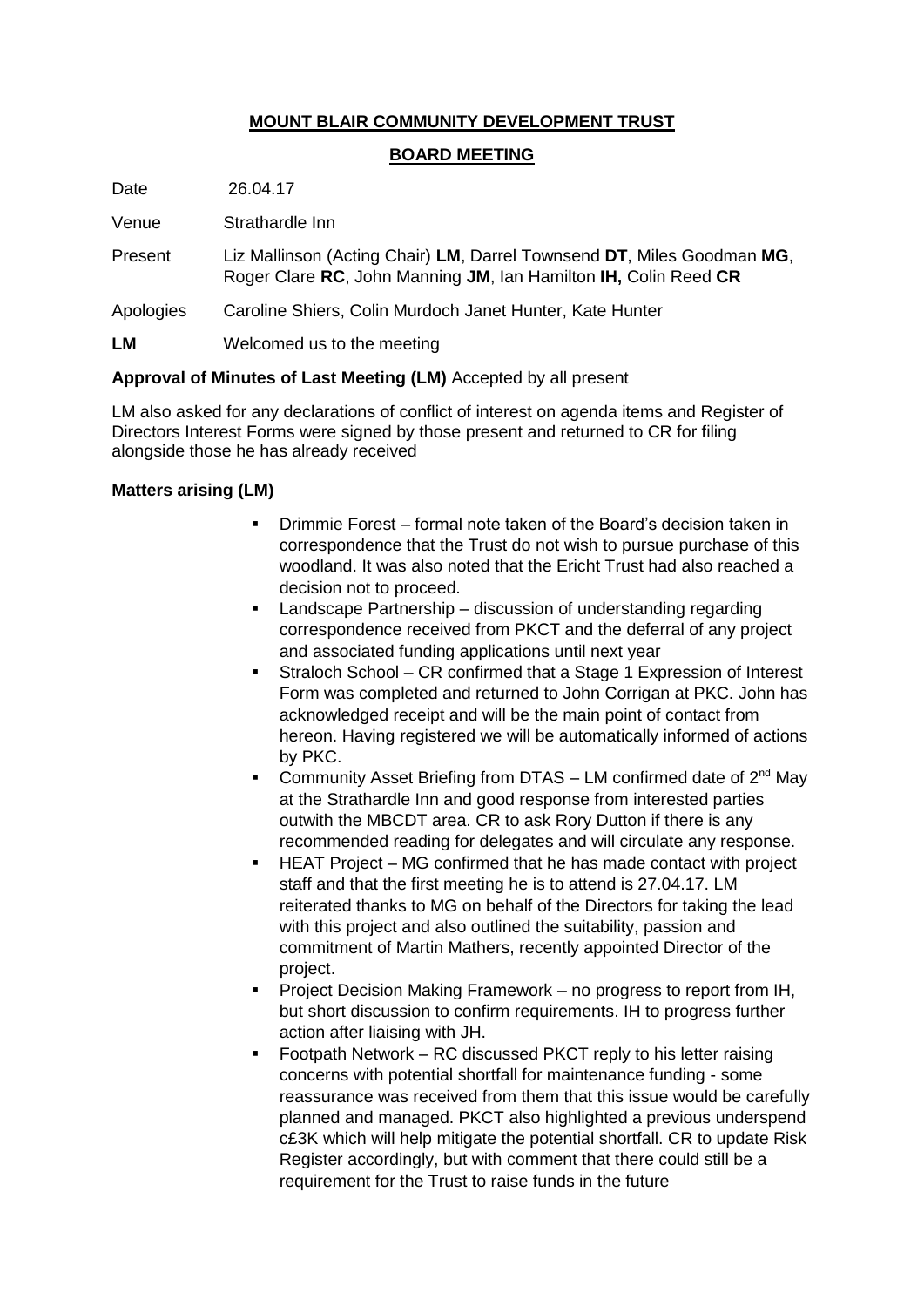RC also recently met with five local volunteers, Alan Dormund from Green Spaces, Andy Barrie to discuss signage and access issues and felt this was useful and productive. Andy Barrie PKC to investigate simplifying signage. Funding of £600pa could be sought from PKC for maintenance equipment and Alan Dormund keen to advise. Specific concerns regarding Kindrogan Wood access and AD to liaise with Forestry Commission regarding fallen trees. A future meeting is to be planned to investigate improvement of signage within Kirkmichael village.

- Kirkmichael Shop Disabled Toilet DT reports no reply to his recent correspondence and will keep chasing progress
- Director's Resignation LM reiterated the recent communication from David Stewart regarding his resignation as a Director and that she and DT had both since spoken with David. Agreement was made by all Directors present that a replacement Director be sought and that LM would make initial contact with any potential candidates. Both geographical and gender and age balance were discussed and it was felt that it would be a good move to address both of these issue if possible.
- The Board wished to express their thanks to David for his commitment and work over the years in support of the Trust.

### **Treasurer's Update DT**

- Bank Balance £10151.40 Unrestricted Funds £1210.15 Restricted Funds £8941.25 – No Uncleared Items
- Approved pending payments from funders: Spittal Stage One £9790.00 – Development Officer £4765.00 – Community Archive Project £2230.00 (£573.29 of this amount is to be repaid to General Fund on receipt)
- DT & LM thanked RC for his assistance with completing the necessary paperwork in order to draw down the final funds for the Development **Officer**
- It was also noted that the upcoming Charity Shop would bolster Unrestricted Funds

### **Risk register**

CR to re-issue Risk Register to reflect recent updates.  $\bullet$ 

### **Communications Strategy**

LM confirmed that no comments or concerns had been raised as a result of CR circulating the Draft Communications Strategy and that the proposals contained therein would now be actioned. CR highlighted the new hosting requirements that will be needed to support a new secure email system for the Trust – work on this will commence after 16<sup>th</sup> May once the mountblaircdt.org domain is back under Trust control. This will also facilitate similar arranagements in respect of future management of Dropbox. MG agreed to be the nominated Director responsible for sign-off on external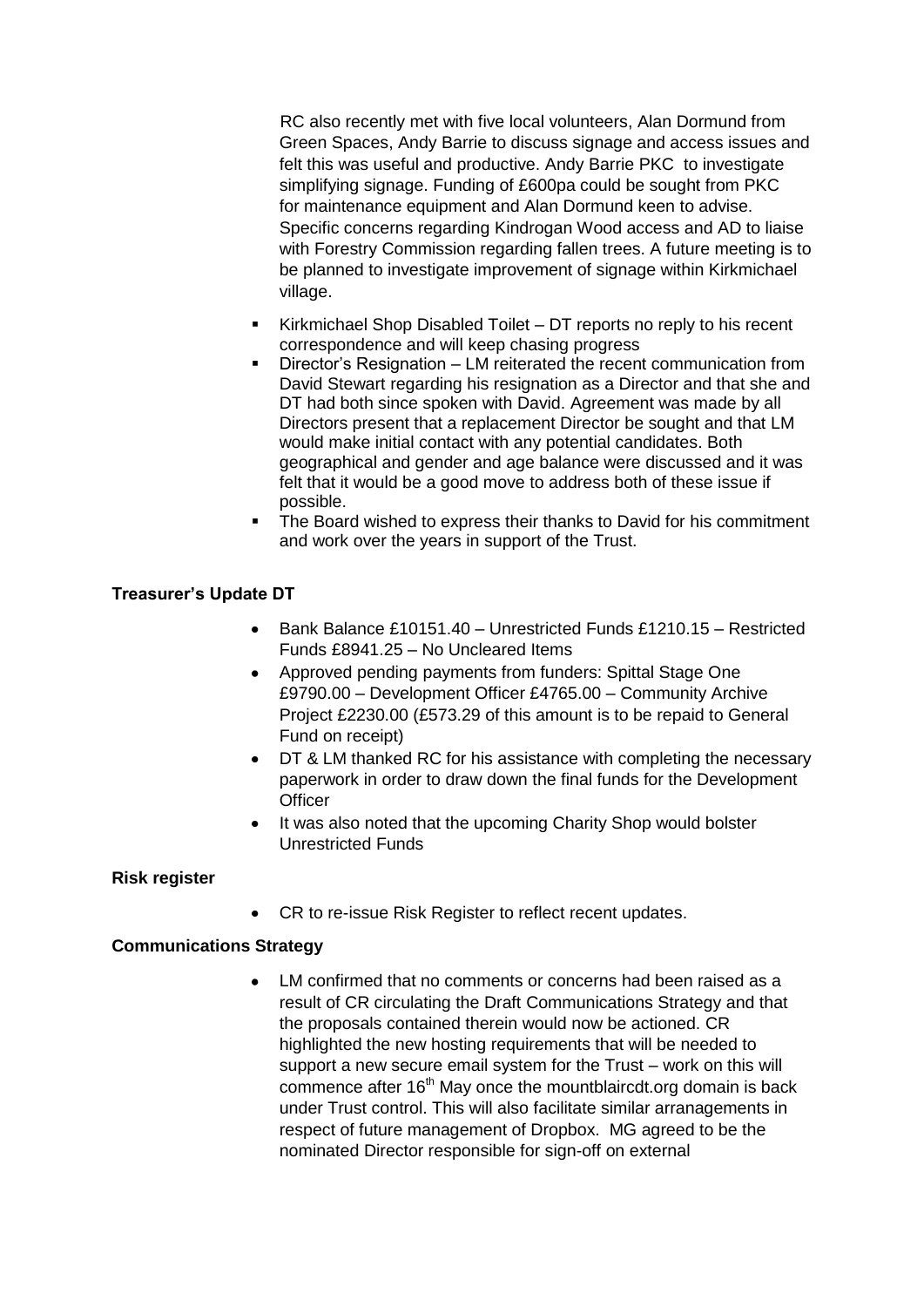communications should the Chair or Acting Chair be unavailable due to absence.

### **Charity Shop**

In KH's absence CR gave overview of progress so far with particular regard to volunteer staffing levels and the requirement for more cover on certain days. CR to re-circulate rota by end of next week. DT asks for clarification on rent payment to Howes and availability of float money – CR to clarify full and clear financial management process with KH upon her return home.

#### **Telephone Libraries**

 CR gave overview of the two quotes for work received and agreement was given by all present to proceed with the best value quote. CR to upload both quotes onto Dropbox and will now contact chosen contractors ensuring Public Liability Insurance and Trust terms for contractors are accepted with a request for works to be complete by end of May. Short discussion followed regarding sourcing of books for completed libraries and it was agreed that Charity Shop activity would provide some good stock.

### **Archive Project**

 New board sign now erected and JM to liaise with CR regarding some good potential PR opportunities. LM reminded IH and JM that CR had provided an outline framework for the completion of the Closure Report and IH anticipates completion of this in two weeks, but no later than end of May for submission.

#### **Community Council Update**

• Colin Murdoch not present at meeting so no update given further than that received from John Manning at the Trust March meeting.

### **Spittal Update**

- $\bullet$ LM summarised next steps following a hand over discussion with David Stewart. Meeting on 4<sup>th</sup> May with Nick Mardell and Claire Martin Scottish Land Fund. LM will write to the current Steering Group members seeking a meeting on or before the 19<sup>th</sup> May.
- Board discussed the proposal to create a Board sub-committee to  $\bullet$ help bring greater focus to the Spittal project. The Board agreed with this proposal and DT was confirmed as the sub-committee Chair. LM asked for another Trust Director to join the sub-committee following DS resignation. RC agreed to take on this role and LM gave formal thanks to him for volunteering. As a number of Directors were not present at this meeting it was noted that involvement in the subcommittee is still open to others who may wish to join it.